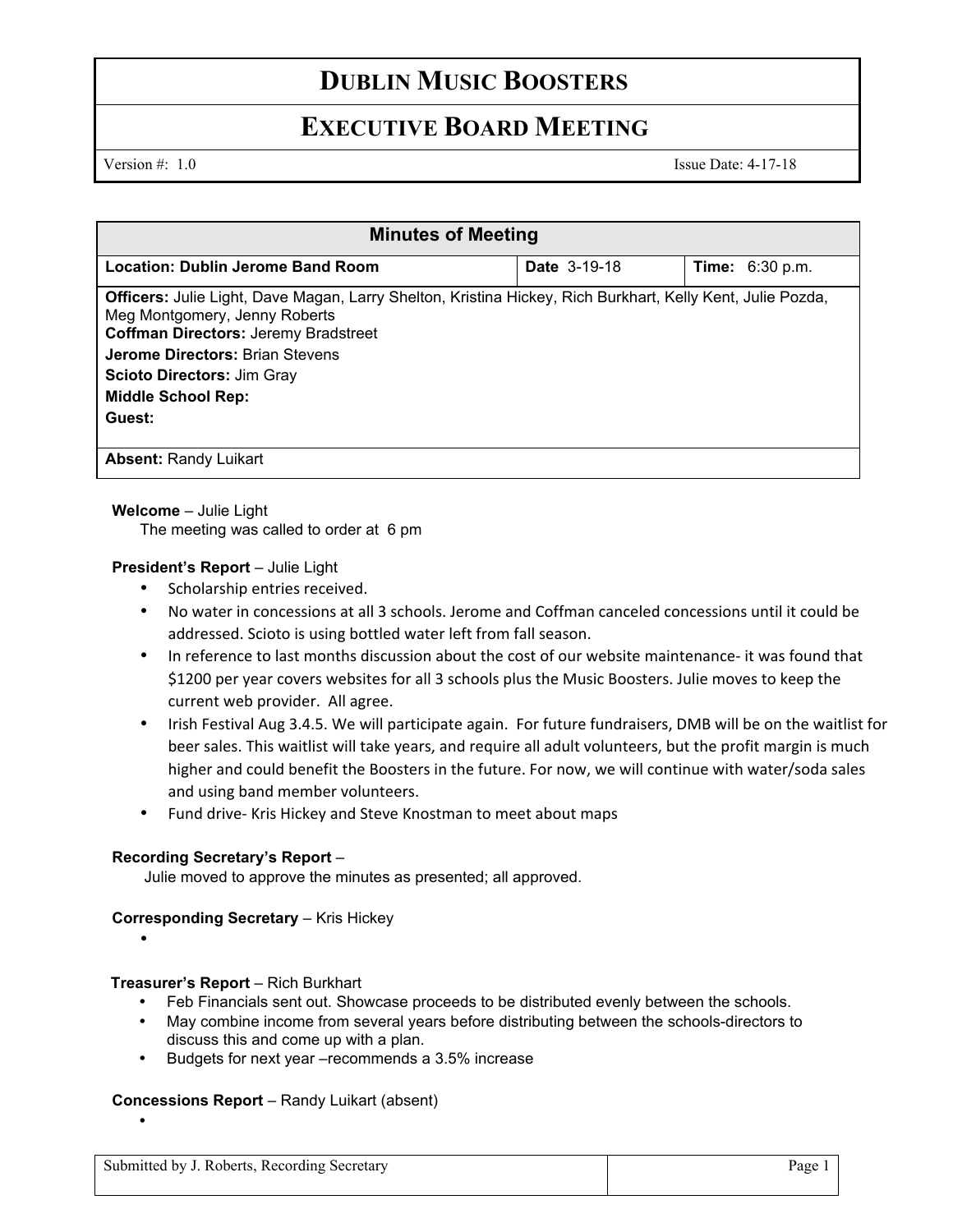# **DUBLIN MUSIC BOOSTERS**

## **EXECUTIVE BOARD MEETING**

Version #: 1.0 Issue Date: 4-17-18

•

### **VP Coffman** – Dave Magan

• Thanks to directors, administration, police force, for support for Coffman's tragedy.

### **VP Jerome –** Steve Knosterman

• Filling empty volunteer chairs, looking to fill spots of senior parents before the end of the school year if possible.

### **VP Scioto** – Larry Shelton

- Opening concessions with bottled water from last season will keep Boosters informed as to profits using this method. Bottled water is from last fall, and already paid for.
- Looking for way to use credit cards at concessions-to be ready for fall- or train now in Spring. Using personal tablets for Square now, which is not ideal. A point of sale system may be too expensive. Would a dedicated tablet be realistic? Square costs 2.5-3% per transaction. Action items: Rich to look up costs for Point of Sale system.

### **DIRECTOR UPDATES:**

**Mr. Bradstreet** –NY/Philly meeting done. Review of events of Monday March 5. Much support received throughout the Dublin School System and School Bands statewide.

**Mr. Stevens** – Superior ratings received for symphonic and wind ensemble. Student went to national trumpet comp in TX, made third place! Band Camp registration deadline end of this week. Musical performance done last weekend. Trip meeting coming up for NY/Philly.

**Mr. Gray** –Successful parade. IFF performed at assisted living facilities, performing community service. Piano trio are semifinalists this weekend in Austin.

### **NEW BUSINESS**

Mr Stevens- observation towers to be erected at all three schools **.** Possibly use future showcase proceeds to payback costs? Costs are not final yet, may be partially covered by future levy.

Julie- how to handle members of the public who want to address DMB? Proposed that public can put issues in writing to the president of DMB, to be brought up in future meetings. Alternative is that public can attend start of meeting, present their issues first, in a timely manner, then meeting can continue with board members only.

### **Adjournment at p.m.**

• Julie moved to adjourn the meeting; all agree. Meeting adjourned at 7;33.

### **Next Meeting:**

• Monday, April 23 at Scioto-last regular meeting of school year– Agenda and Minutes to be distributed via email and posted to the website.